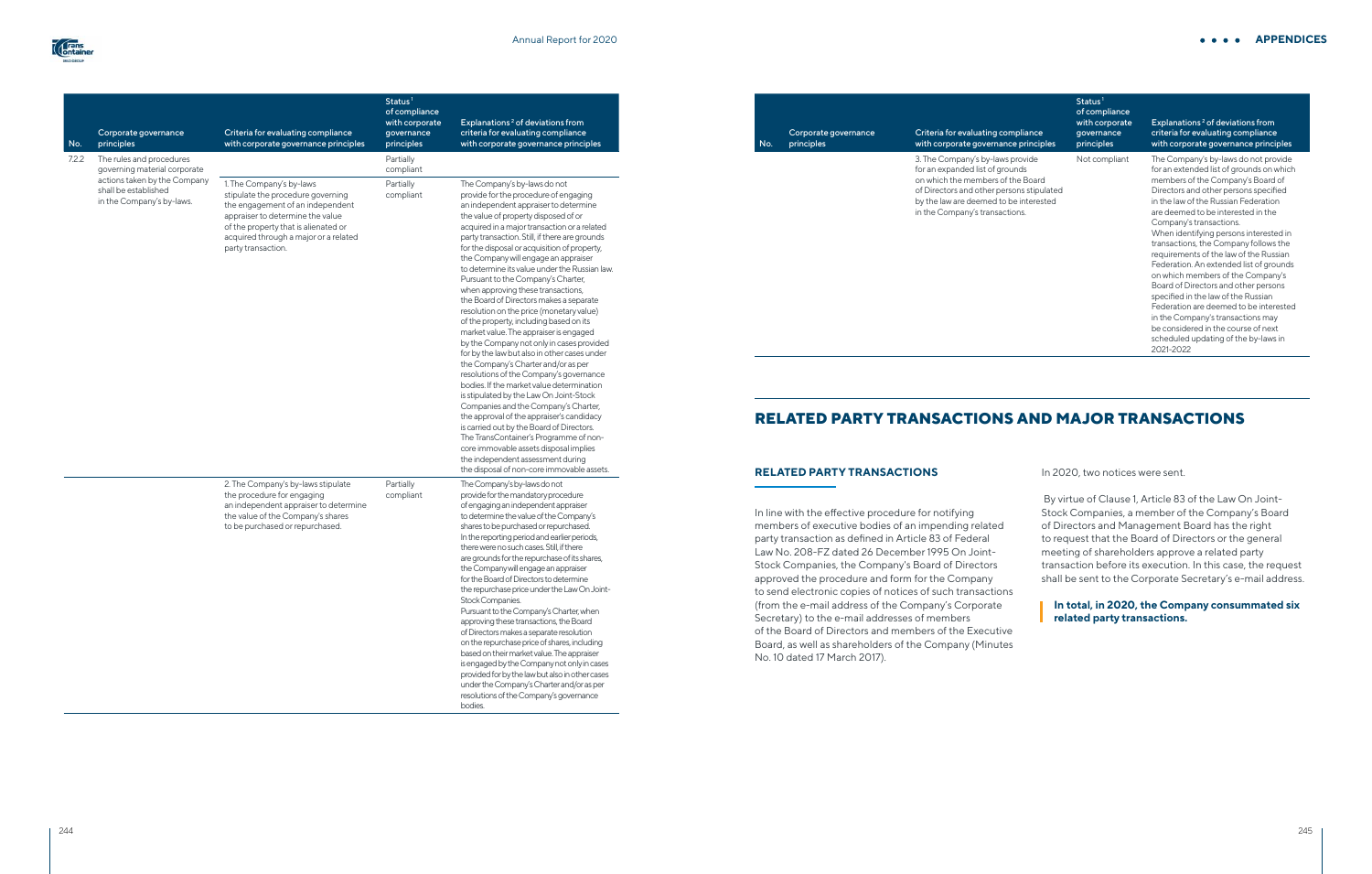#### **Report on the related party transactions consummated by the TransContainer in 2020**

| No.            | Type of transaction                                                                                                                                  | Contractor       | Subject and other essential terms                                                                                                                                                                                                                                                                                                                                      | Price                                                                                                                                                        | Validity term                                                                                                                                                                                                                                                                                                                                                                              | Governance body in charge                                                                                                                                                                                                                                                                                                                | Related party         | Affiliation                                                                                                                                                                                                                                         |
|----------------|------------------------------------------------------------------------------------------------------------------------------------------------------|------------------|------------------------------------------------------------------------------------------------------------------------------------------------------------------------------------------------------------------------------------------------------------------------------------------------------------------------------------------------------------------------|--------------------------------------------------------------------------------------------------------------------------------------------------------------|--------------------------------------------------------------------------------------------------------------------------------------------------------------------------------------------------------------------------------------------------------------------------------------------------------------------------------------------------------------------------------------------|------------------------------------------------------------------------------------------------------------------------------------------------------------------------------------------------------------------------------------------------------------------------------------------------------------------------------------------|-----------------------|-----------------------------------------------------------------------------------------------------------------------------------------------------------------------------------------------------------------------------------------------------|
|                | Contract No. 3765732 dated<br>17 January 2020                                                                                                        | Russian Railways | The agent, for the remuneration<br>provided for by the contract, by order<br>of the principal on its own behalf, but<br>at the expense of the principal, undertakes<br>to perform legal and other actions related<br>to the involvement of railcars and containers<br>for the transportation of cargoes<br>of customers and personnel baggage<br>of military personnel | The amount of agent<br>remuneration<br>is 0.01% of the fee<br>paid by customers<br>for the use of third-<br>party railcars<br>and containers (net<br>of VAT) | 30.03.2021                                                                                                                                                                                                                                                                                                                                                                                 | Notice to the members<br>of the Board of Directors<br>and the Management Board<br>on the planned related party<br>transaction under Item 1, Clause<br>1. Article 81 of the Law On Joint-<br><b>Stock Companies</b>                                                                                                                       | <b>Andrey Starkov</b> | Member (Chairman)<br>of the TransContainer's Board<br>of Directors Andrey Starkov held<br>the position in the management<br>body of a legal entity that<br>is a party to the transaction<br>(member of the Management<br>Board of Russian Railways) |
| 2              | Contract No. 3765646 dated<br>17 January 2020                                                                                                        | Russian Railways | The agent, for the remuneration<br>provided for by the contract, by order<br>of the principal on its own behalf, but<br>at the expense of the principal, undertakes<br>to perform legal and other actions related<br>to the involvement of railcars and containers<br>for the transportation of cargoes<br>of customers and personnel baggage<br>of military personnel | The amount of agent<br>remuneration<br>is 0.01% of the fee<br>paid by customers<br>for the use of third-<br>party railcars<br>and containers (net<br>of VAT) | 30.03.2021                                                                                                                                                                                                                                                                                                                                                                                 | Notice to the members<br>of the Board of Directors<br>and the Management Board<br>on the planned related party<br>transaction under Item 1.1, Clause<br>1. Article 81 of the Law On Joint-<br><b>Stock Companies</b>                                                                                                                     | Andrey Starkov        | Member (Chairman)<br>of the TransContainer's Board<br>of Directors Andrey Starkov held<br>the position in the management<br>body of a legal entity that<br>is a party to the transaction<br>(member of the Management<br>Board of Russian Railways) |
| 3              | Addendum No. 7 dated<br>16 January 2020 to Contract<br>No. TKtz/18/02/001<br>dated 09 February<br>2018 for transportation<br>and forwarding services | Russian Railways | Change in the level of quotas for storage<br>of empty TransContainer's containers<br>at the terminals of Russian Railways<br>and the cost of terminal services provided<br>at the terminals of Russian Railways due<br>to indexation                                                                                                                                   | None                                                                                                                                                         | During the term<br>of the contract                                                                                                                                                                                                                                                                                                                                                         | Notice to the members<br>of the Board of Directors<br>and the Management Board<br>on the planned related party<br>transaction under Item 1.1. Clause<br>1. Article 81 of the Law On Joint-<br><b>Stock Companies</b>                                                                                                                     | <b>Andrey Starkov</b> | Member (Chairman)<br>of the TransContainer's Board<br>of Directors Andrey Starkov held<br>the position in the management<br>body of a legal entity that<br>is a party to the transaction<br>(member of the Management<br>Board of Russian Railways) |
| $\overline{4}$ | Pledge agreement of the share PJSC GTLK, FVKS LLC<br>of FVKS LLC between PJSC<br><b>GTLK and PJSC TransContainer</b><br>dated 17 March 2020.         |                  | Pledge in the amount of 30% of the share<br>capital of LLC Freight Village Kaluga North<br>owned by TransContainer (further - Pledger)<br>on the right of ownership                                                                                                                                                                                                    | The price of the share<br>pledge agreement<br>is the nominal<br>cost of the share<br>of RUB 945,984,300.                                                     | The agreement is valid until<br>the earlier of the following<br>dates:<br>•the date of full performance<br>of the secured obligations;<br>•the date of actual receipt<br>of all proceeds due<br>to the pledge holder from<br>the sale of the pledged<br>item to the pledge holder's<br>accounts or the date<br>of the transfer of ownership<br>of the pledged item<br>to the pledge holder | Notice to the members<br>of the Board of Directors<br>and the Management Board<br>on the planned related party<br>transaction under Item 1.1,<br>Clause 1, Article 81 of the Law<br>On Joint-Stock Companies.<br>The transaction was approved<br>by the TransContainer's Board<br>of Directors (Minutes No. 8 dated<br>12 December 2019) | Maksim Gavrilenko     | Member of the TransContainer's<br><b>Board of Directors Maksim</b><br>Gavrilenko was a member<br>of the Board of Directors<br>of FVKS LLC, the beneficiary<br>of the transaction                                                                    |

#### **APPENDICES**

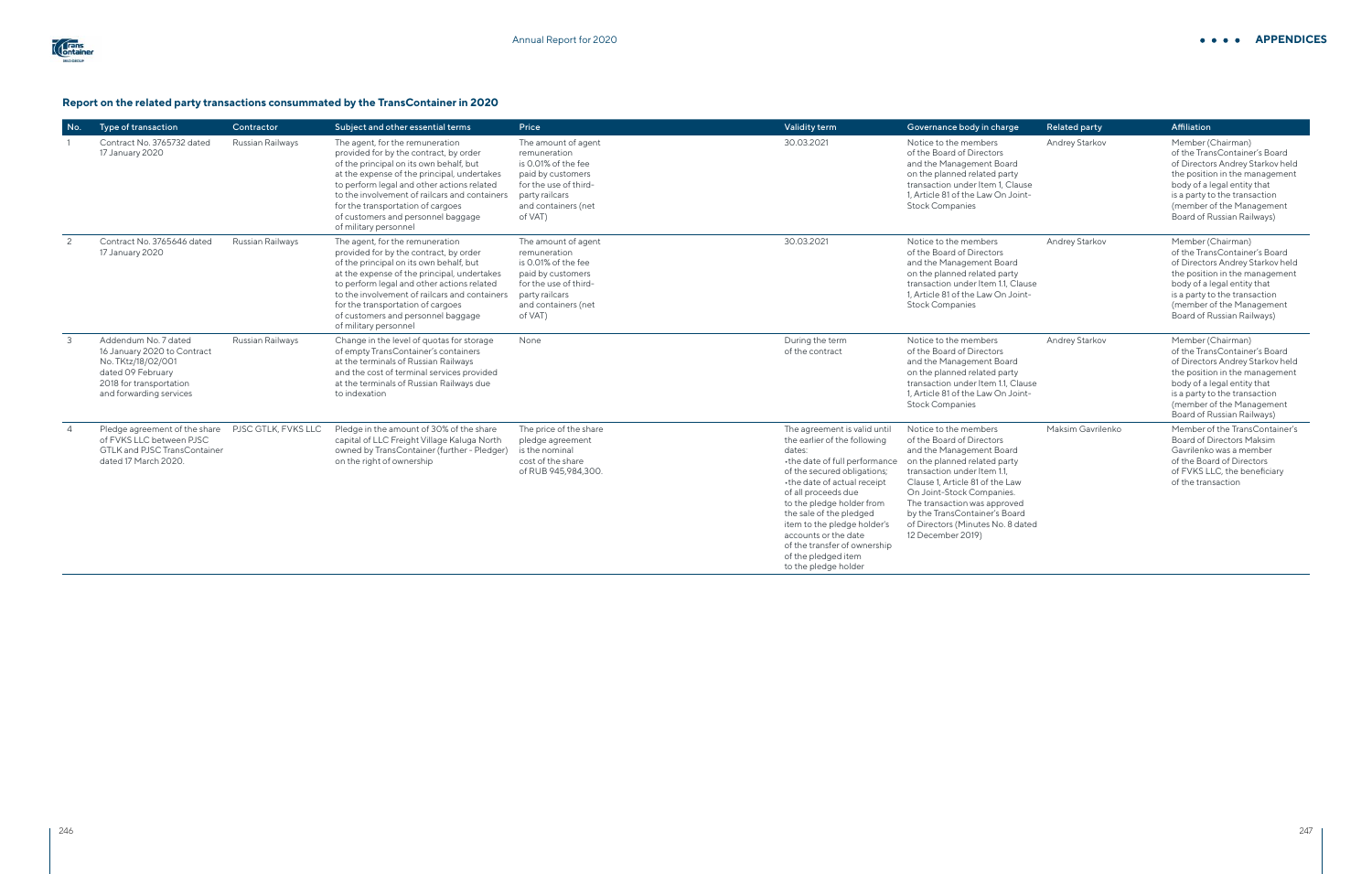| No. | Type of transaction                                                                                                                      | Contractor                           | Subject and other essential terms                                                                                                                                                                                                                                                                                                                                                                                                                                                                                                                                                                                                                                                                                                                                                 | Price                                                                                                                                                                                                                                                                | Validity term                                                                                                                                                                                                                                                                                                                                                                                                                                                                   | Governance body in charge                                                                                                                                                                                                                                                                                                            | Related party                                                                                                 | Affiliation                                                                                                                                                                                                                                                                                                                                                                                                                                                                                                                                                                                            |
|-----|------------------------------------------------------------------------------------------------------------------------------------------|--------------------------------------|-----------------------------------------------------------------------------------------------------------------------------------------------------------------------------------------------------------------------------------------------------------------------------------------------------------------------------------------------------------------------------------------------------------------------------------------------------------------------------------------------------------------------------------------------------------------------------------------------------------------------------------------------------------------------------------------------------------------------------------------------------------------------------------|----------------------------------------------------------------------------------------------------------------------------------------------------------------------------------------------------------------------------------------------------------------------|---------------------------------------------------------------------------------------------------------------------------------------------------------------------------------------------------------------------------------------------------------------------------------------------------------------------------------------------------------------------------------------------------------------------------------------------------------------------------------|--------------------------------------------------------------------------------------------------------------------------------------------------------------------------------------------------------------------------------------------------------------------------------------------------------------------------------------|---------------------------------------------------------------------------------------------------------------|--------------------------------------------------------------------------------------------------------------------------------------------------------------------------------------------------------------------------------------------------------------------------------------------------------------------------------------------------------------------------------------------------------------------------------------------------------------------------------------------------------------------------------------------------------------------------------------------------------|
| -5  | Agreement No. 3876884<br>(on arrangements under<br>the contacts No. 3437168<br>and No. 3437191 dated 08 May<br>2019) dated 19 March 2020 | Russian Railways                     | Bringing the relations of the parties<br>to the actual circumstances when in 2019.<br>during the period until 31 December 2019,<br>Russian Railways involved additional<br>specialised rolling stock and containers<br>owned by TransContainer for transportation<br>in the interests of power structures<br>(departments)<br>Using the terms of the contracts No.<br>3437168 and 3437191 dated 08 May<br>2019 concluded based on the results<br>of the public online auction No. 1142/OAE-<br>TsFTO/19 in settlements for involving<br>additional railcars and containers for military<br>and special domestic transportation<br>Determining the fee limit for involving<br>additional railcars and containers<br>in the amount not exceeding<br>RUB 540,266,991.36 (net of VAT) | The fee limit<br>for involving additional<br>railcars and containers<br>in the amount<br>not exceeding<br>RUB 540,266,991.36<br>(net of VAT)                                                                                                                         | 30.03.2020                                                                                                                                                                                                                                                                                                                                                                                                                                                                      | Notice to the Company's<br>shareholders on the planned<br>related party transaction under<br>Item 1.1, Clause 1, Article 81<br>of the Law On Joint-Stock<br>Companies                                                                                                                                                                | Andrey Starkov                                                                                                | Member (Chairman)<br>of the TransContainer's Board<br>of Directors Andrey Starkov held<br>the position in the management<br>body of a legal entity that<br>is a party to the transaction<br>(member of the Management<br>Board of Russian Railways)                                                                                                                                                                                                                                                                                                                                                    |
| 6   | Loan Agreement No.<br>TKd/20/07/0,006 dated<br>21 July 2020                                                                              | <b>TransContainer Europe</b><br>GmbH | The Lender undertakes to provide<br>the Borrower with a loan of EUR 5,000,000<br>(five million) (hereafter referred to as Loan),<br>and the Borrower undertakes to repay<br>the Loan and pay interest on the Loan<br>in the amount of 4.0 (four) % per annum                                                                                                                                                                                                                                                                                                                                                                                                                                                                                                                      | Loan amount:<br>EUR 5,000,000 (five<br>million)<br>The Loan amount<br>with interest<br>on the Loan amount<br>of 4.0 (four) % per<br>annum: 5,089,617.49<br>(five million eighty-<br>nine thousand six<br>hundred and seventeen<br>euro and forty-nine<br>euro cents) | The Borrower is obliged<br>to repay the Loan and pay<br>the accrued interest<br>to the Lender not later<br>than 31 December 2020<br>(inclusive). The obligation<br>of the Lender to provide<br>the Loan shall be deemed<br>fulfilled from the date<br>of receipt of the Loan<br>amount to the Borrower's<br>current account specified<br>in the Loan Agreement.<br>The Lender notifies<br>the Borrower in writing<br>about the fact of transferring<br>the Loan to the Borrower | Notice to the members<br>of the Board of Directors<br>and the Management Board<br>on the planned related party<br>transaction under Item 1.1.<br>Clause 1, Article 81 of the Law<br>On Joint-Stock Companies;<br>the transaction was approved<br>by the TransContainer's Board<br>of Directors (Minutes No. 6 dated<br>20 July 2020) | MC Delo LLC<br>Delo-Center LLC<br>Member of the Board<br>of Directors of PJSC<br>TransContainer S. Shishkarev | <b>PJSC TransContainer</b><br>is a controlling entity<br><b>TransContainer Europe</b><br>GmbH, which has the right<br>to dispose of 100% of the share<br>of TransContainer Europe GmbH<br>and is a party to the transaction<br>Delo-Center LLC is a controlling<br>shareholder of TransContainer.<br>which is entitled to exercise more<br>than 50% of the votes<br>MC Delo LLC is a controlling<br>entity of TransContainer<br>Europe GmbH, which is entitled<br>to exercise more than 50%<br>of the votes of TransContainer<br>Europe GmbH indirectly<br>(via Delo-Center LLC<br>and TransContainer) |

and TransContainer) S. Shishkarev, member of the Board of Directors of PJSC TransContainer, is a controlling person of the legal entity that is the party to the transaction (conducts indirect control via Delo-Center LLC and TransContainer)

### **APPENDICES**